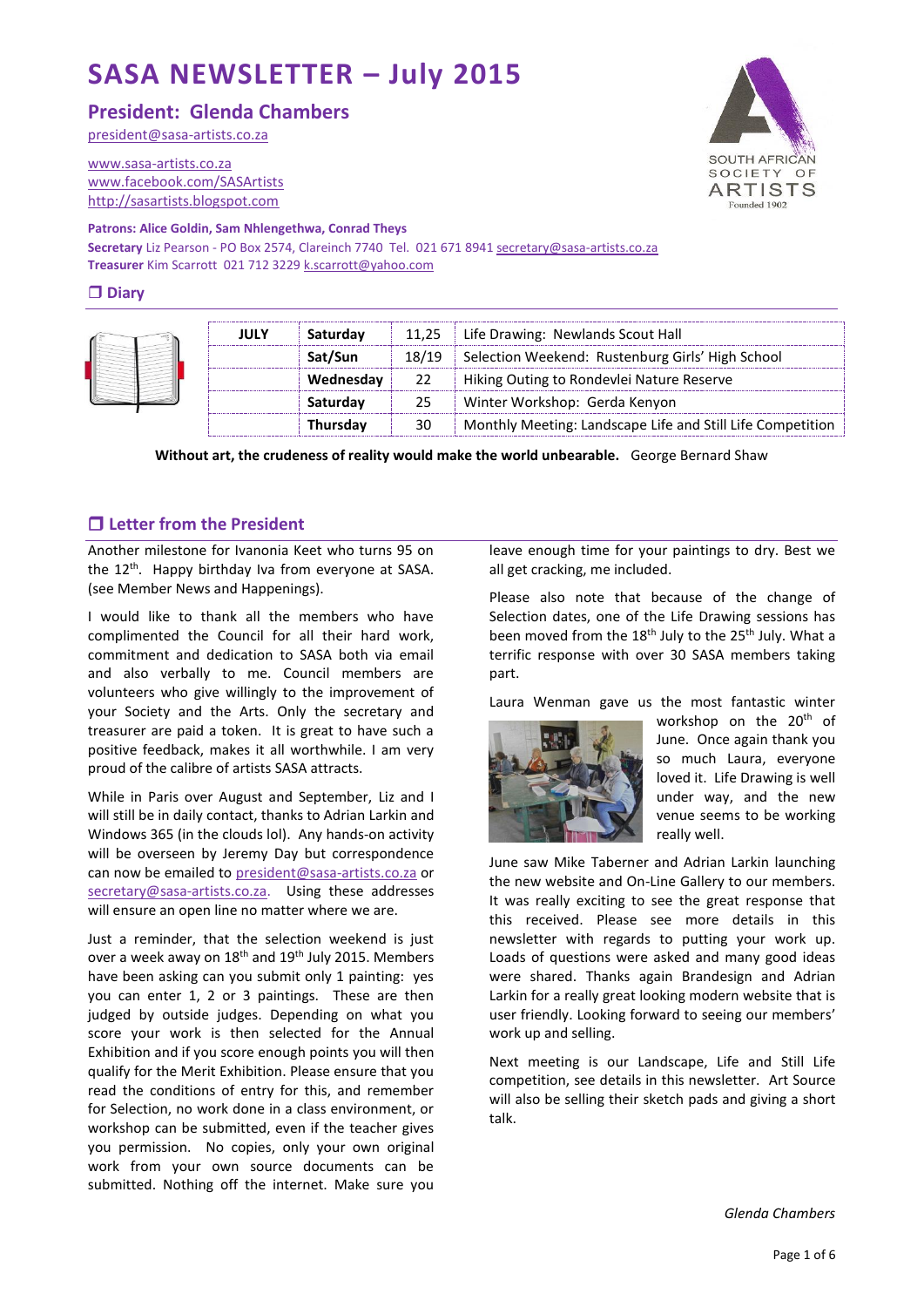## **Member News and Happenings**



The noticeboard is put up at every monthly meeting and the latest news from the art world put up for your information. You are invited to bring along your own bits of information to post on the board. Members are also welcome to put up notices advertising their art related products or classes. Please contact Kate Pearce on [katiemp69.kp@gmail.com.](mailto:katiemp69.kp@gmail.com)

Our membership continues to grow and this month we've had six new members join. We welcome

- **E** Suzanne Melling
- Valda Todd
- Amber Druian
- **Marga Bezuidenhout**
- Bronwen Carr
- Julianne Kirkwood



Our longest standing member Ivanonia Keet will celebrate her 95<sup>th</sup> birthday on July 12<sup>th</sup>. She joined the Society at the age of 16 in 1936 so has been a member of SASA for 79 years – surely a record anywhere! In 1979 she was invited to become an Honorary Life member. She studied art at UCT and was a joint winner of the Michaelis prize in 1935. She also studied fresco painting in Italy and painted a series of murals for the recreation hall in the General Post Office in Cape Town. Iva has

taken part in numerous solo and group shows as well as SASA exhibitions. In 2007 her landscape "Aponogeton Pool" won the best oil award at our Annual Exhibition.

She has painted in oil and watercolour and



her chief subjects are landscapes and horses. Her father was Edward Roworth, an early member and past President of SASA. As he first exhibited with SASA in 1903 there has been a member of the Roworth family in the Society for a 112 years! As well as being a portrait and landscape painter, Roworth was Professor at Michaelis and Director of the SA National Gallery. Iva knew many of the well-known South African artists of the 20th century. Iva's other interests are horses and dogs, and she is Patron of the Cape Bulldog Club. She lives in Somerset West and still takes a keen interest in

Please regularly check your spam boxes and also ensure that we have your up-to-date details. If you have moved recently, we really need to have your new address and telephone number. If you change your email address, please email [secretary@sasa-artists.co.za](mailto:secretary@sasa-artists.co.za) with the new details.

#### **SASA Programme - What's on**

**Monthly Meetings** SASA Monthly Meetings are held at the Athenaeum, Boundary Terraces, off Campground Road, Newlands, on the last Thursday of every month at 19h00. Entry is R10 for members and R20 for guests, including refreshments. The library will be open from 17h45 to 18h45 – your membership card is your access to the library.

**Thursday 25th June: Presentation on the new SASA Online Gallery:** Thank you to Mike Taberner and Adrian Larkin of Brandesign – the opportunities for selling online just got better!

#### **Thursday 30th July: Alla Prima Landscape, Life and Still Life Competition**

SASA's activities. Have a wonderful birthday Iva! (author Linda Howe-Ely)



Artists sketching in the White Mountains by **work if necessary.** Winslow Homer, 1868, oil painting

Our Annual mid-year competition has grown in stature and entries. With the number of artists who attended the exciting plein air outings, plus a full house at the life drawing this year, we encourage you to bring your work, in all of the three categories, of work done **from source and not finished in the studio!** for the 2015 competition. As you can see, we've added the words "alla prima" into the title in an effort to encourage everyone to get into the spirit of the competition and put up unfinished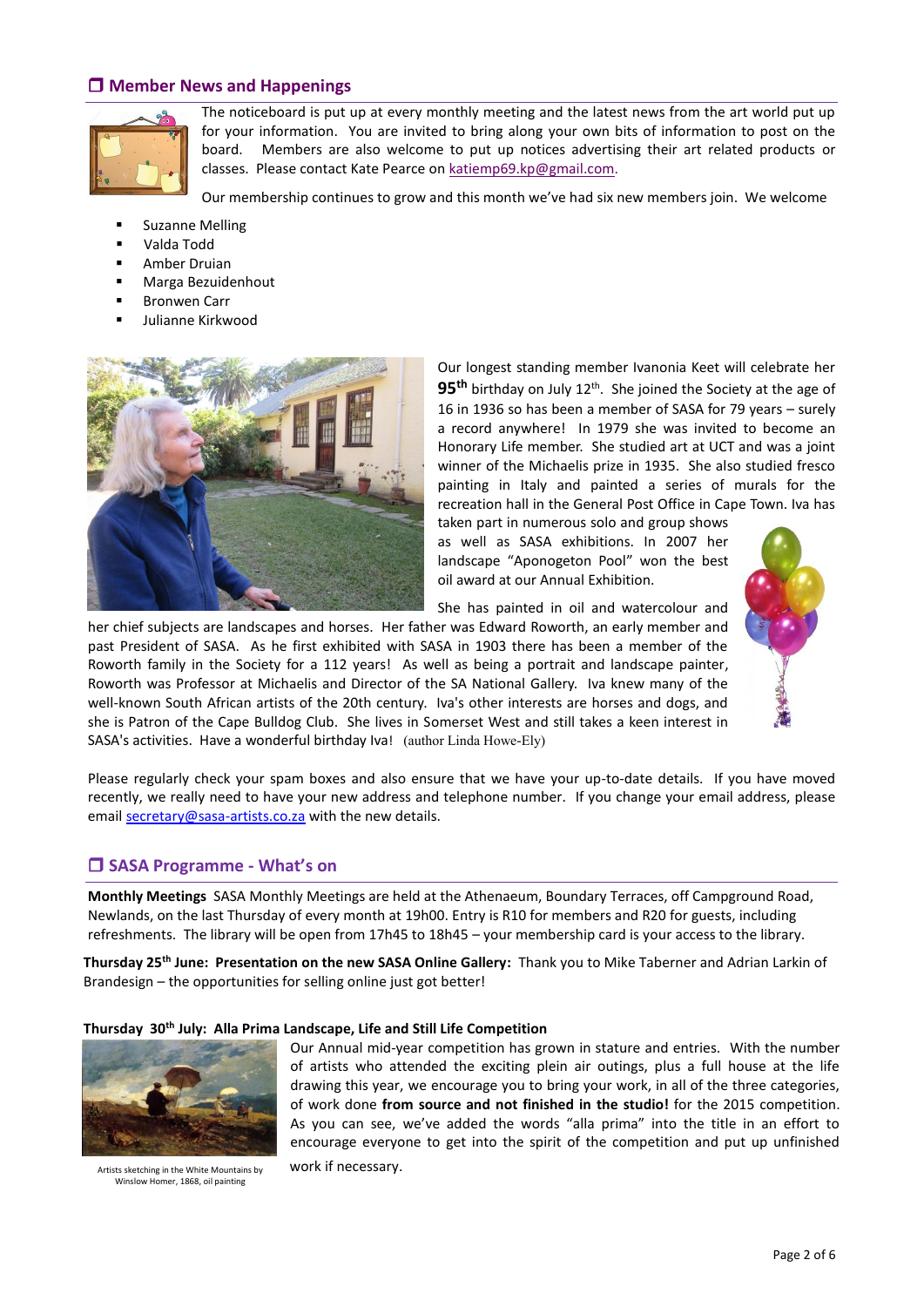The Life Drawing is currently in full swing and Helen van Stolk arranged some amazing plein air outings this past year. And there's still time to set up that still life, invite a couple of friends along for tea, and get painting. This is the only SASA event dedicated to painting directly from source (or life) so *PLEASE* adhere to the spirit of the competition – no paintings or drawings from photographs, the internet, the computer or your i-pads!

To enter, simply bring your artwork along to the next monthly meeting where it will be displayed for your fellow artists to vote on. There is no charge to enter; you must just be there to vote.

#### **The Rules are as follows:**

- $\mathcal{R}$  Only SASA members may participate, and artists wishing to take part *must* be present at the competition.
- $\mathbf{\hat{x}}$  Work must be either a landscape/seascape AND/OR a life drawing/painting AND/OR a still life composition. Dictionary definitions of these terms are:

**Landscape art** is a term that covers the depiction of natural scenery such as mountains, valleys, trees, rivers and forests. We have included cityscapes and seascapes in this category. **Life drawing** is the process of depicting the *human* figure from observation of a live model**.**

**Still Life** is painting of inanimate objects such as utensils and containers, fruit and cut flowers.

We will exclude work that does not fall into any of these three categories e.g. **no animals accepted.**

- Life studies, still life and landscapes **must** have been executed from life (not from photographs, nor from another artist's work).
- $\mathcal{R}$  One entry per member in either one or all categories.
- Work may be in *any* medium.
- Works *do not* have to be framed.
- Work *cannot* be submitted if it has been done in a class convened by an art teacher, nor if it has been previously entered in any SASA competition or exhibition.
- $\hat{x}$  Work submitted must be the original hand-made work and cannot be a photographic or electronic reproduction.

#### *Work entered may be submitted for selection and to a future SASA exhibition.*

To re-cap:

- This is the *only* SASA event dedicated to painting directly from the source
- $\checkmark$  Any paintings or drawings done from photographs or any electronic source will be disqualified
- $\checkmark$  Work finished in a studio will also be disqualified

Catherine Moss of Art Source and SASA Fellow Lyn Northam have agreed to give a critique after the voting has taken place. Two experienced artists to draw wisdom from. The prize winners will receive vouchers from Art Source who now have a shop in both Observatory and Cape Town. We encourage all members to try their hand at capturing colour and light *from life*, and to bring their efforts along for our mutual appreciation.

# **Exhibitions**

#### **Selection Weekend: 18th and 19th July:**

By now, everyone should have received the Conditions of Entry together with the entry form and labels and those members who have volunteered to help over the weekend should also have received their respective duty lists.

Please make sure you read the instructions carefully so we can avoid any 'incidents' on the day. Because it is a weekend of intense activity by all concerned, no membership fees will be taken on the Saturday. Please make sure you are up-to-date with your membership. Membership cards will be available for collection on the Saturday as well, if you haven't collected yours already.

If you are unsure of what is required of you and have read the conditions thoroughly, please contact Glenda at [president@sasa-artists.co.za.](mailto:president@sasa-artists.co.za)

#### **109th Annual Exhibition: 19th to 29th October:**

Work that is selected at the Selection Weekend will be exhibited at our prestigious Annual Exhibition. This year marks the 109<sup>th</sup> Annual Exhibition. Good luck to everyone who is taking part in Selection.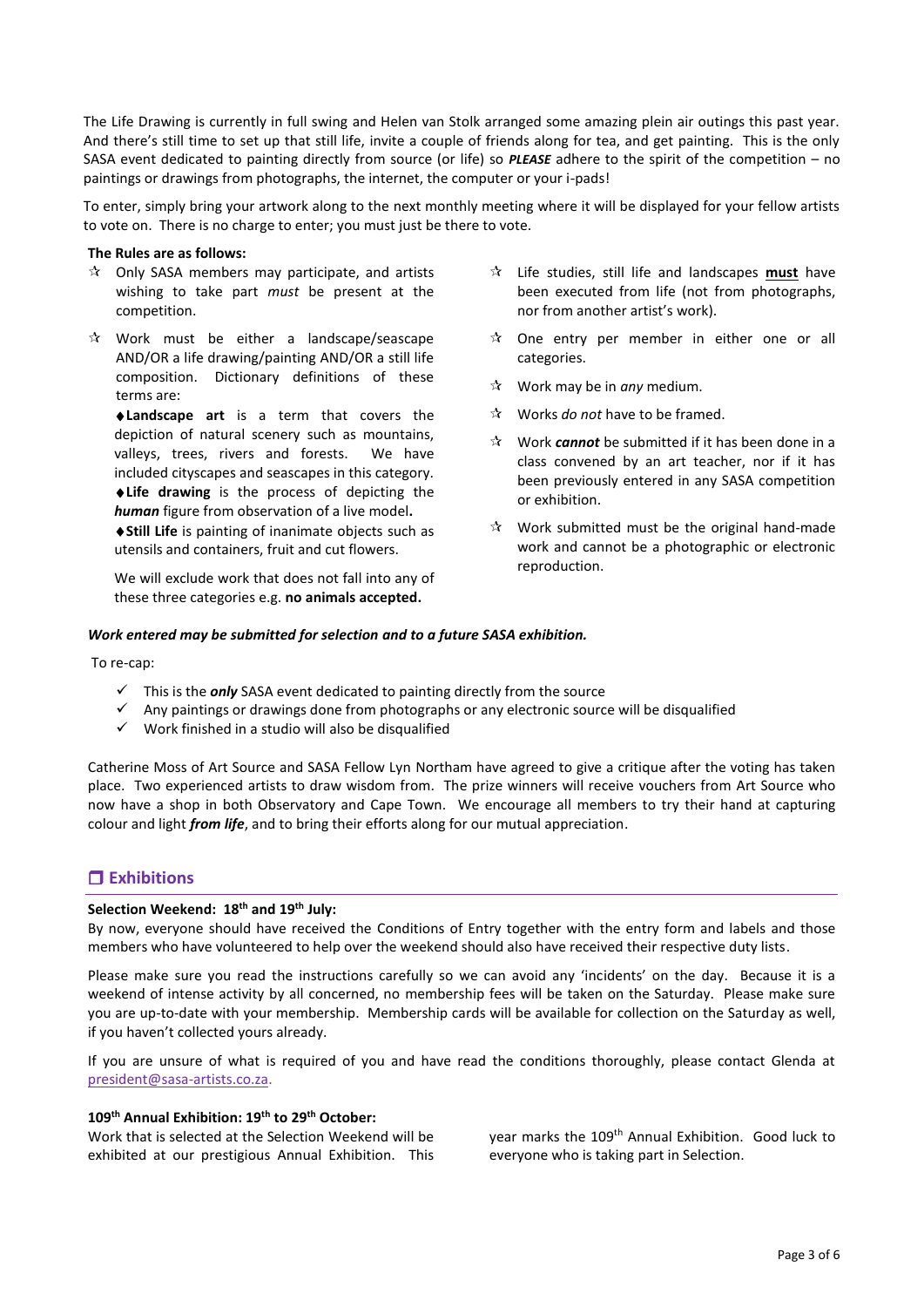**Members 2: 2nd to 10th December**: Very much later in the year and right into the summer months which is always a good place to be. Make a note in your diaries and all the details will be sent closer to the event.

#### **Other Exhibitions**

Cities in Motion, an exhibition to be held at the Cape Gallery until 25<sup>th</sup> July includes work by SASA members Helen van Stolk and Tony Grogan. The work reflects the changing concrete facades that flank our cities and the social energy that these changes inspire. Contact the Cape Gallery on 21 423 53090 for more information.



The second 'Tiny Treasures' exhibition will be held at Art.b from the 8<sup>th</sup> to 29<sup>th</sup> of July, 2015 at the Bellville Library gallery . For queries, please contact Nico Eilers at Artb Gallery either at artbellville@gmail.com / phone 021 917 1197.

# **Online Art Gallery**



In order to enhance the SASA experience and to give yet another opportunity to our members to exhibit their work online, we are in the process of launching the new online gallery through our website.

To find out more and to take part in the gallery, please visit the website at [www.sasa-artists.co.za](http://www.sasa-artists.co.za/) and go to the drop

down menu, Gallery, and then to Gallery Application. There is an initial Joining fee of R250 which includes the first five pieces of artwork plus an annual listing fee of R100. Thereafter the annual listing fee of R100 will be applicable The good news is that your next annual listing fee will only be due in January 2017. If you sell an artwork through the gallery, you will be able to replace that artwork free of charge but if you decide to update you work or replace an unsold work the cost per change will be R50.

## **Outings**

#### **Hiking and Sketching Outing**: **22nd July**



[lindahe@vitalitybroadband.co.za](mailto:lindahe@vitalitybroadband.co.za)

The outing to the Rondevlei Nature Reserve, Grassy Park was postponed in March as the water level was very low. Things are looking better now so let's hope the weather will be sunny and windless on the day.

There are bird hides with benches and shade, water, reeds, birds and mountain views. This outing will involve minimal walking, and it is all flat!

It will only be worth going if there is no wind, so please let Linda know if you are interested so we can stay in touch. Those not certain of how to get there can arrange to meet at a central point and share lifts.

Date: Wednesday 22 July. Time: Meet at 9h30 and stay as long as you like. Cost: There is an entry fee of R12.

Convener: Linda Howe-Ely: 021 797 2601 or 073 5644 845

#### **Life Drawing Studio**

Just two more sessions left of this year's life drawing studio. If you would like to put your name down in case of a cancellation, please contact either Mary McMillan at [marymcm@mweb.co.za](mailto:marymcm@mweb.co.za) or Libby Harrison at [art@libbyharrison.co.za.](mailto:art@libbyharrison.co.za)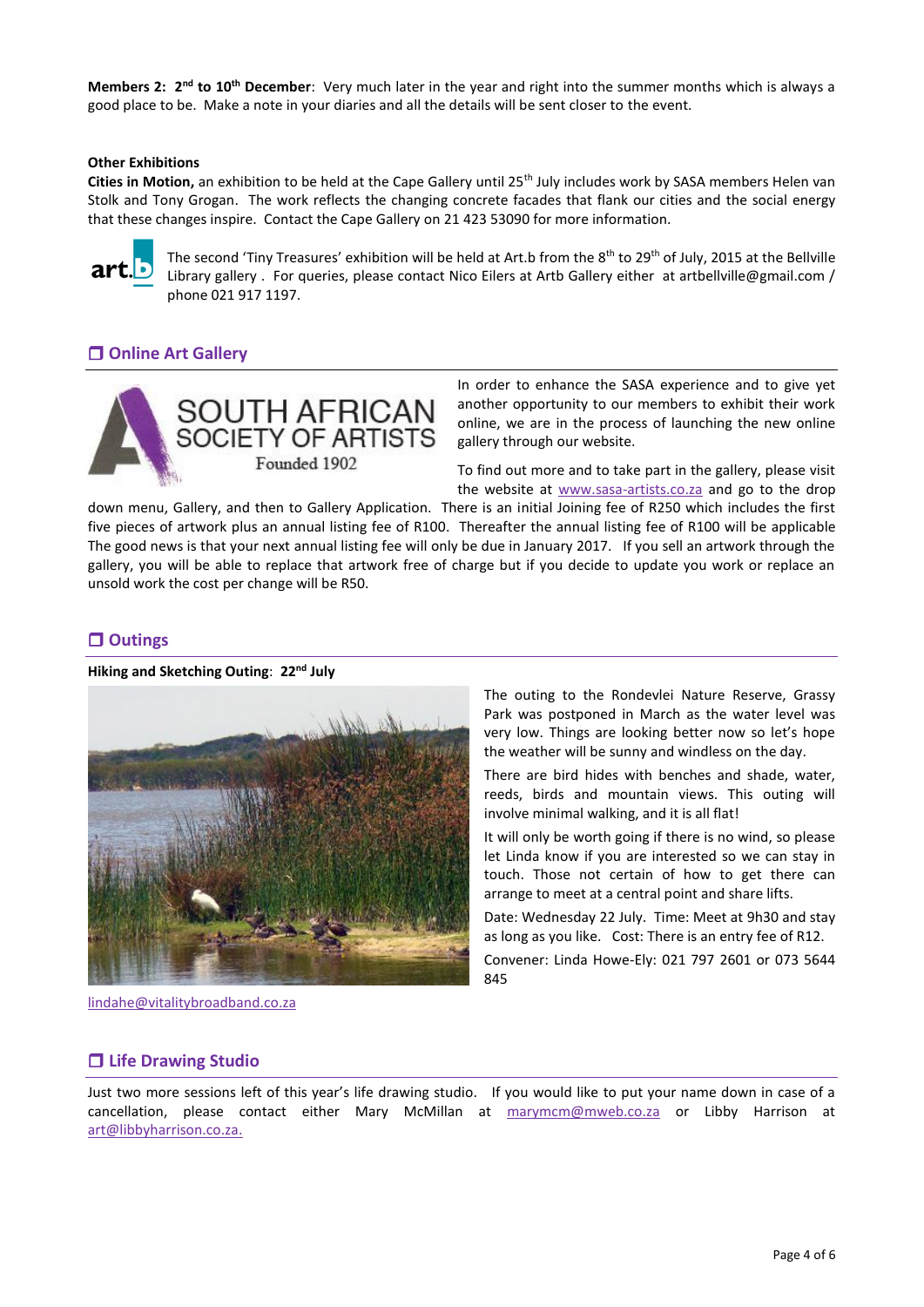# **Winter Workshops**

For our third and final workshop for this year, **Gerda Kenyon**, who spends time in Pietrasanta in Italy, will take you through the initital stages of sculpting and clay modelling in the workshop on Saturday 25<sup>th</sup> July from 9h30 to 16h00. The venue for this workshop will be the new Art Source studio in town - 62 Roeland Street next to Vida Coffee Shop (corner Roeland and Upper Canterbury). The cost for the workshop will be R450 which includes all your art materials – a board fitted with wire, clay and sculpture tools. You need to have some idea of what you would like to sculpt and bring reference photographs with you.

Space is limited so you need to contact Glenda Chambers at [president@sasa-artists.co.za](mailto:president@sasa-artists.co.za) to book and payment can be made to SASA Nedbank Constantia, branch 198765, account number 1088006981 and *please* use your name and what you are paying for as the reference – '*name/workshop'*.



Pic from Constantiaberg Art Society

## **Workshops, Classes and Information**

Your 2015 membership card will allow you to claim your 10% discount from the following art shops:**Deckle Edge – all branches. The Italian Artshop. Village Brush and Canvas. The Art Shop in Hermanus** and 5% from **Art Source in Obs** and **Art Sauce in town**. You will need to present your 2015 membership card when claiming your discount, so please ensure that you collect your card at the monthly meeting. All the art shops have instructions to only give the discount to paid up members.

**Derric van Rensburg** will be hold a 2 day workshop in Somerset West on 17th and 18th July. Please contact Sharmain on [vanart@mweb.co.za](mailto:vanart@mweb.co.za) for further information.

**Imibala Gallery** in Bright Street, Somerset West are calling for Applications for 2 half-week Gallery Assistant posts for suitably qualified and adaptable individuals who will be available from 1<sup>st</sup> September 2015 for halfweek posts at the Imibala Gallery. Duties will be both administrative and public-focused, as candidates are expected to engage with gallery visitors as well as to

support the Gallery Curator in his/her work in preparing Imibala for its upcoming exhibitions. If you are interested in applying for this post, please contact Jodine Viljoen [jodine@imibala.com](mailto:jodine@imibala.com) with a covering letter, your CV and salary expectations. Applications must reach Imibala before Wednesday 15<sup>th</sup> July 2015.

For Sale – **Three Albums of the British The Artist Magazine** – complete for the years 2003, 2005 and 2006 – in excellent condition and incorporate all mediums. Price R150 per album. Contact Marion Langton at 0783 515 404 or e-mai[l mlangton@telkomsa.net](mailto:mlangton@telkomsa.net)

**The PPC Imaginarium** Awards are open to South African citizens, resident holders as well as foreign students with study permits, who are not professionally established in their respective fields. Entries may be submitted by individuals or team collaborations, and artists and designers may enter multiple categories, with an original artwork for each category.

Having evolved from the longstanding PPC Young Concrete Sculptor Awards, the PPC Imaginarium encourages artists and designers to create and express their abilities using Portland cement-based concrete as a primary base or material. each category winner stands a chance to win R50 000; while runner-up contestants receive R15 000. The overall competition winner will receive the grand prize of R100 000 at the winners' exhibition in 2016. Entries close 31 August 2015. Visi[t www.ppcimaginarium.co.za](http://artsouthafrica.us5.list-manage.com/track/click?u=57e12af16ba16f8fba07f3b8d&id=8f418d64a1&e=f623e568dd) for more information**.**

## **Library**



Remember that the library is open every monthly meeting from 17h45 to 18h45. There are always news items coming in every month; magazines, DVDs and books, giving everyone a wealth of information to choose from.

If you can't make the meeting and have items out on loan, please contact Audrey to renew these items, otherwise you will be liable for a fine on overdue items.

If you have any queries on any library matter, please contact Audrey Innes on [audsinnes@hotmail.com](mailto:audsinnes@hotmail.com) or in an emergency, phone 076 571 3976.